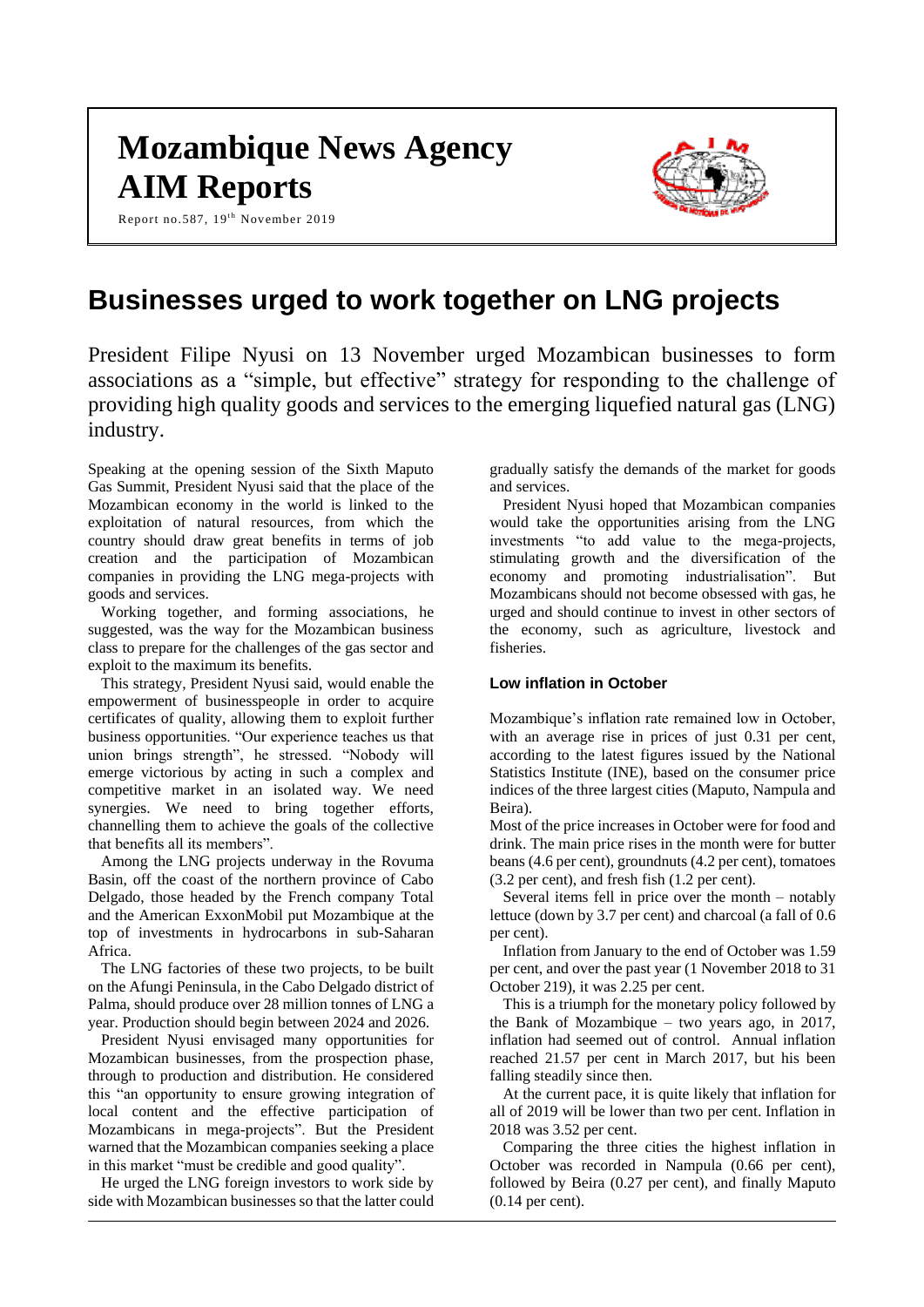### **New water system for Gorongosa inaugurated**

More than 30,000 people will benefit from clean drinking water in Gorongosa town, in the central province of Sofala, from a new water supply system inaugurated by President Filipe Nyusi on 15 November.

The water for the system is taken from the Gorongosa dam along a 2.3 kilometre pipeline to a treatment station that can handle 100 cubic metres per hour. There is a raised deposit that can hold 150 cubic metres and a 500 cubic metre reservoir. The system has a network of 14 kilometres of piping, which supplies 16 public standpipes and 55 home connections.

The new system is part of the National Rural Water Supply and Sanitation Programme (PRONASAR), a joint initiative developed by the Mozambican government and its development partners, intended to speed up water supply and sanitation coverage in rural areas and small towns, with the goal of reaching universal access by 2030. The system was funded through a 93 million meticais (US\$ 1.5 million) grant from the British government.

The new system brings to an end the suffering of a considerable part of the Gorongosa population who were previously obliged to walk long distances in search of water. The conditions have now been established, President Nyusi said, for the entire population of Gorongosa town to be covered by clean water supply.

"This is your water", said the President. "This water can supply more than 45,000 people. About 15,000 are already benefitting from the system".

He instructed the local government and the Gorongosa population to create conditions to guarantee the sustainability of the water system, in order to make the investment viable and ensure the continual and efficient supply of water to the town.

The President recognised that there is still a long way to go to meet all the water needs in Sofala, and the level of coverage by clean water systems is still well below what would be desirable. "That is why we are committed to invest gradually until we reach universal water supply coverage", President Nyusi said.

Britain has been supporting PRONASAR since 2010, and the British High Commissioner, NneNne Iwuji-Eme, explained that the investment in the system is complemented by building up the capacity of the institutions responsible for water supply at central, provincial and district level, including the hiring of technical assistance. "Through our partnership with PRONASAR, we intend to contribute to the transformation of the water and sanitation services, allowing a greater response to the demand from the neediest communities in the rural areas", the High Commissioner said. "I am pleased to be here to witness the effort of the Mozambican government and its partners to attain the Sustainable Development Goals".

She pledged that the British government will continue supporting Mozambique so that universal access to clean water by 2030 becomes a reality. Since the start of the programme, Britain has financed 84 water supply systems, six of them in Sofala.

#### **President orders operation against assailants**

President Filipe Nyusi on 15 November announced that he has ordered the defence and security forces to launch operations to pursue and capture the individuals responsible for the armed attacks in the central provinces of Manica and Sofala.

The attacks, mostly ambushes on the main roads of the region, have left ten people dead, injured dozens and have vandalised vehicles and various social facilities. The police describe the attacks as the work of "Renamo armed men", and eye-witnesses say the attackers wore the green uniforms typical of the Renamo militia.

Both factions in Renamo – the mainstream of the opposition party, led by Ossufo Momade, and the dissidents of the "Renamo Military Junta", led by Mariano Nhongo – have denied responsibility for the attacks.

Speaking at a rally in the Sofala town of Gorongosa, shortly after inaugurating a water supply system, President Nyusi said "everyone has denied that they are doing anything, but people are dying. They say they are not killing them, but people are dying. Since, unlike in the past, nobody says 'we did this', I have instructed the defence and security forces to pursue these people. They will have to chase them, catch them and hold them responsible".

He added, that if whoever ordered the attacks is living in a city, "we shall go and arrest him and hold him responsible. We cannot spend our entire lives at war. We want to build the country".

President Nyusi recalled that the amnesty law, passed earlier this year in tandem with the peace and reconciliation agreement he signed with Ossufo Momade on 6 August, covers acts committed between 2014 and 2016. It does not pardon those found guilty of new crimes.

"The Amnesty Law is for the past, not the future", said the President. "So we are going to pursue, catch and hold criminally responsible these people, because now is the time to work, and this is only possible with peace".

# **Fitch improves credit rating**

The ratings agency Fitch has removed Mozambique from the list of countries it regards as in "selective default". Instead, it now gives Mozambique a rating of "CCC", the third lowest possible in the Fitch classification system.

According to Fitch, Mozambique is no longer in "selective default" because of the "complete restructuring" of the securities once issued in the name of Ematum (Mozambique Tuna Company). Mozambique had been in default on the Ematum debt since January 2017.

The Fitch note on Mozambique's "CCC" rating said this reflects the "continuing vulnerabilities of the public sector business debt, which can affect the credit profile of the sovereign issuer, the high level of public indebtedness, tight liquidity conditions and a history of weak management of the public finances".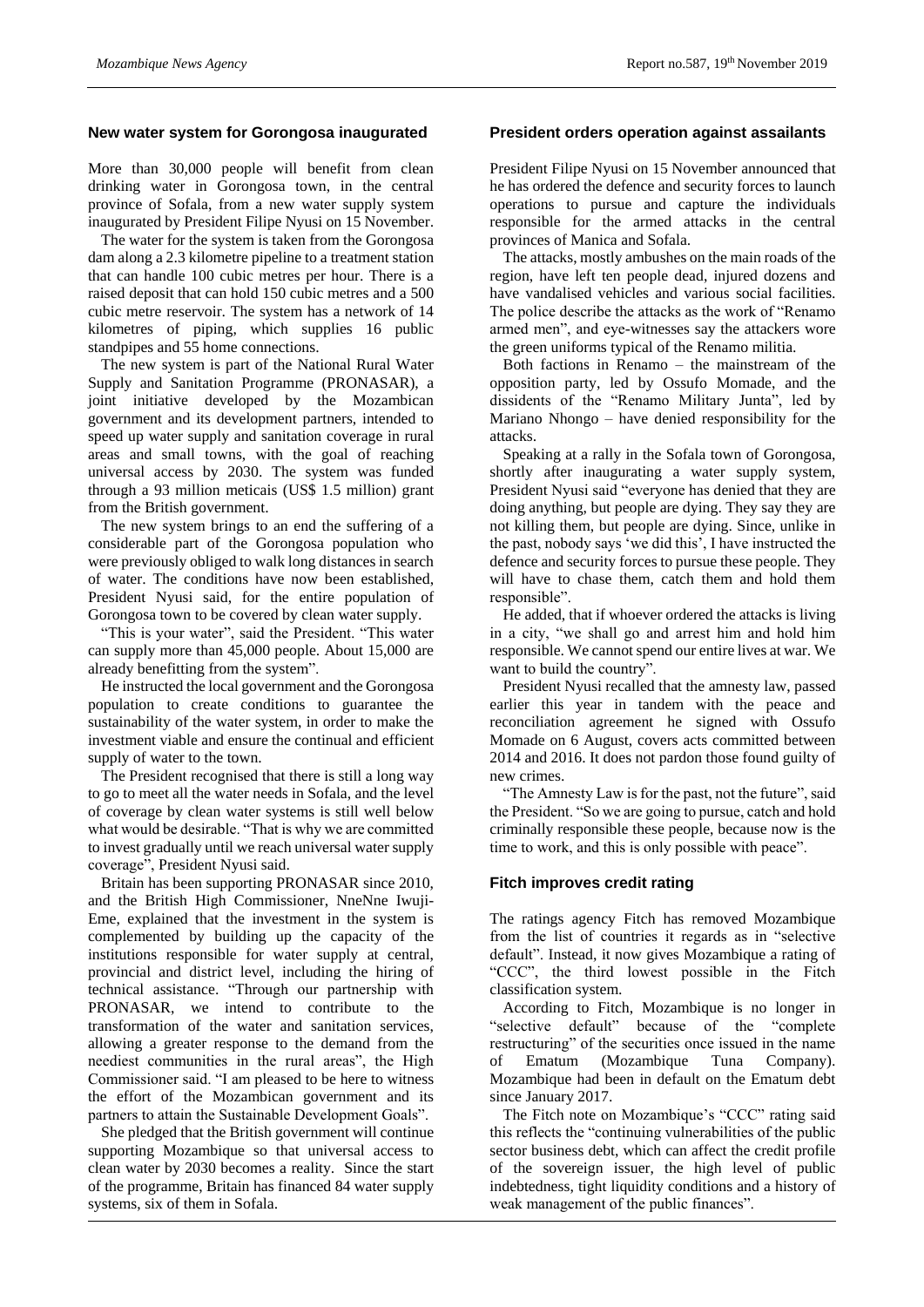# **PM demands better implementation of Kimberley**

Prime Minister Carlos Agostinho do Rosario on 6 November demanded better implementation in Mozambique of the Kimberley Process, the international mechanism which seeks to ensure that "conflict diamonds" (also known as "blood diamonds") do not enter the legitimate chains of diamond marketing.

Speaking at a ceremony in Maputo, where he swore into office Castro Elias, as the executive secretary of Mozambique's Kimberley Process Management Unit, Rosario said the world has witnessed "the growing sale of precious minerals through illegal circuits, which are generally used to finance criminal activities, which undermine the credibility of the economic and financial system of any country".

The Kimberley Process had been set up, he continued, "to prevent precious stones and metals from being used to finance terrorism and armed conflicts, and to destabilise legitimately elected governments".

The Management Unit, said Rosario, "has the responsibility to issue certificates and other documentation required for the sale of precious stones and metals, including diamonds".

By creating this unit, "we also intend to guarantee placing on the market, through the legal circuit, the various types of precious minerals that the country possesses, such as gold, silver, platinum, rubies, tourmalines, sapphires and emeralds, and thus discourage the illegal sale of these minerals".

The government, Rosario added, expects Elias to guarantee the implementation of the Mozambican legislation concerning the mining, processing and sale of precious stones.

At the same ceremony, the Prime Minister swore into office Amorim Bila as the Deputy General Director of the Mozambican Financial Intelligence Office (GFIM). This body is intended to undertake and coordinate actions to prevent and fight against money laundering and the financing of terrorism.

"Transnational crime", said Rosario, "has a negative impact on the economic and financial systems of countries, and is generally associated with trafficking in drugs and in people, kidnapping, corruption, tax evasion, and other crimes which generate financial resources illicitly". These sums, obtained illegally, he added, are then channelled through financial systems "in order to hide their criminal origins, a process known as money laundering".

Failure to take money laundering or the financing of terrorism seriously could endanger the credibility of the country's financial system", warned Rosario. He urged Bila to work with his colleagues in the GFIM as a team so that the institution can respond to the challenges posed by organised crime and ensure that the Mozambican financial system remains credible at national and international levels.

# **President inaugurates Beira – Zimbabwe highway**

President Filipe Nyusi on 14 November inaugurated the rebuilt highway from the central port of Beira to the Zimbabwean border, a distance of 287 kilometres.

The project cost US\$410 million and was financed by the Exim Bank of China and the Mozambican government. Construction work began in April 2015 and should have finished on 31 March 2018. But a lack of funds for resettling households and move shops in the area of Inchope, where the road intersects with the main north-south highway (EN1), led to a delay of over a year. Then, in March 2019, cyclone Idai struck Sofala and Manica provinces, and damaged 10 kilometres of the road in Nhamatanda district, forcing further delays.

The inauguration ceremony took place at Inchope, where there is now a flyover, carrying EN1 over the Beira-Zimbabwe road, rather than a simple junction.

The road has been widened. Previously it was eight metres wide. It now varies between 10 and 23 metres. A second bridge has been built over the Pungue River, and the road also has four tollgates, a control centre checking the weight of trucks, and overhead footbridges to allow pedestrians to cross the road safely.

Addressing the ceremony, President Nyusi said the road should stimulate regional trade, making a significant social and economic impact on Mozambique and other countries of the Southern African Development Community (SADC).

The transport corridors leading to the Mozambican ports confer enormous comparative advantages on Mozambique, he added.

Prior to the rebuilding, President Nyusi said, the road was narrow and in a degraded state, which "limited the flow of people and goods, reducing the economic performance of this region of the country in particular, and of Mozambique in general".

The inauguration of the rebuilt road, he continued, was an added value for international trade, and showed the commitment of the Mozambican government to facilitating the free trade expressed in regional and international treaties.

The current state of the road, he declared, "permits better mobility of people and goods, and reduces costs and travelling time".

The time taken to drive from Beira to Machipanda, on the Zimbabwean border, has fallen from seven to four hours. "Safety has improved as has the comfort of the users", said President Nyusi. "The risk of breakdowns, assaults and thefts has been reduced".

Manica province, he added, will now find it easier to export its produce through the port of Beira, without the previous constraints in terms of access.

President Nyusi urged motorists to respect the new road. "The road should be used with great responsibility, because it will stimulate progress", he said. "We don't want it to become a corridor of death due to traffic accidents".